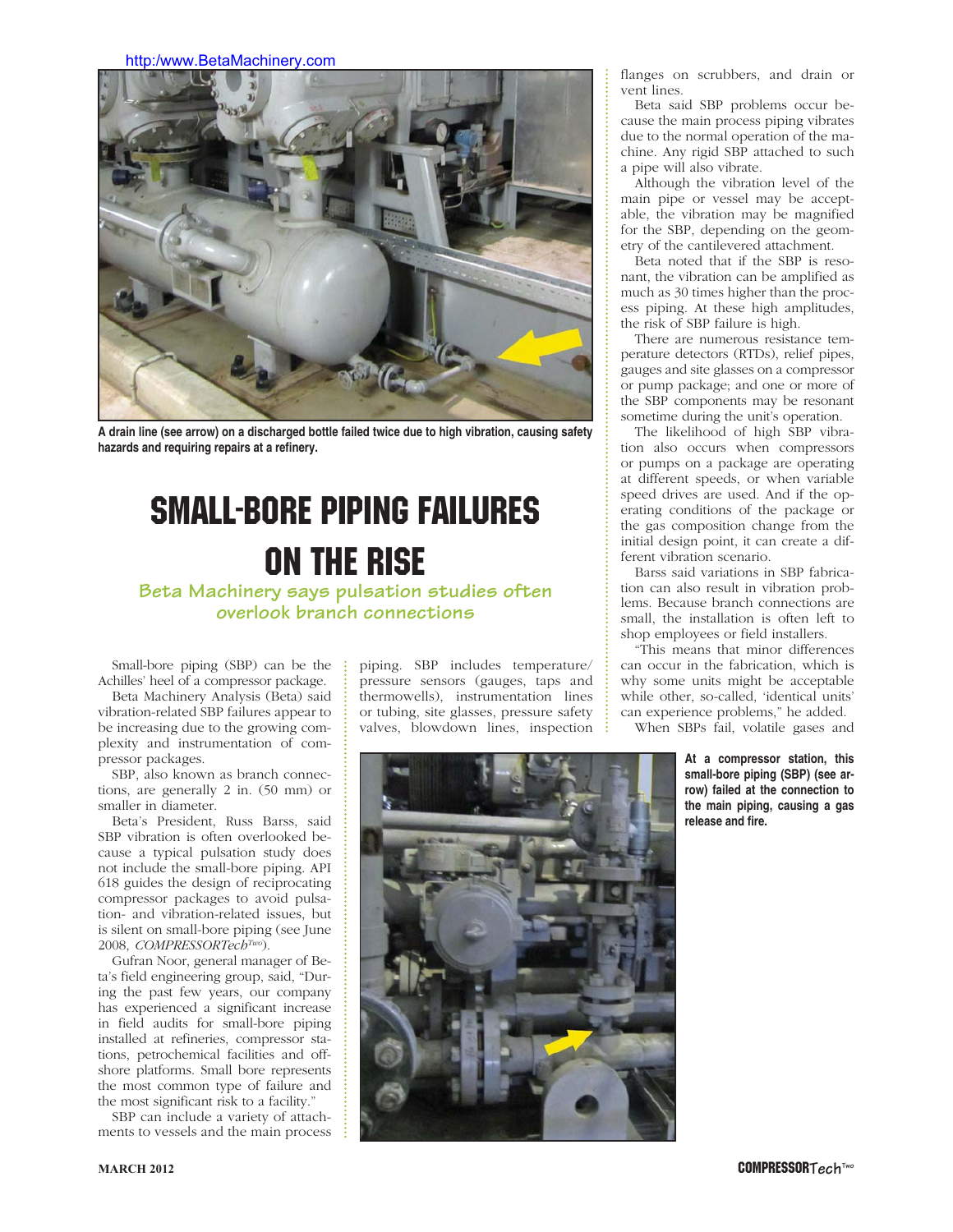## http:/www.BetaMachinery.com



**A field engineer performs a vibration audit, including small-bore piping (SBP), at a facility in Abu Dhabi.**

fluids can escape and machinery can be damaged. "At a minimum, the equipment will immediately shut down, causing an expensive production outage while the SBP is repaired," Noor said.

For example, last year U.S. officials ordered an oil pipeline to temporarily shut down following two vibration-related SBP failures. In the same month, a 1 in. (25 mm) pipe cracked at one pump station and a 0.5 in. (13 mm) nipple failed on a pressure transmitter manifold at another station. Both incidents resulted in spills. There are many other examples of SBP failures that occur at gas compressor stations.

Beta said a two-step approach should be taken to proactively address SBP vibration. "Before the compressor package is built, a vibration consultant should evaluate the SBP design. After the unit is commissioned, a vibration check should be conducted to evaluate the SBP as well as the main piping and vessels."

Noor said detecting SBP vibration requires a specialized testing procedure, which is more detailed than the usual API 618 pulsation study.

Jordan Grose, manager of pump services, said, "Of course, small-bore failures are nothing new to the industry. But we're seeing more machines running at higher speeds, which means there are more chances that small-bore piping will be resonant. Another factor is that equipment operators are taking advantage of advances in technology and instrumentation in order to more closely monitor what's happening in their systems. They want more data about pressures, temperatures, flow levels and all sorts of things. These control systems require more sensors and ports — and more small-bore piping."

Grose said, "Unfortunately, industry and industrial standards are not sufficiently equipped to handle the growing SBP vibration problem. The issue certainly deserves to be given much more attention at the design phase."

During the design phase, Beta engineers can work with the equipment owner, the engineering consultant and the compressor packager on techniques to avoid SBP vibration. The problem is that often this service is not specified by the owner or engineering consultant.

Beta's first tenet is that the use of SBP appendages should be avoided whenever possible. If they are necessary, then the unsupported cantilevered mass should be minimized by installing vent and drain valves as close as possible to main piping and bracing the cantilevered mass of the valves to the main pipe. SBP should be made of heavy-wall pipe with reinforced connections. Beta recommends the use of studding outlets if inspection openings are necessary.

Beta field engineers are experienced in SBP vibration problem solving. "This team has analyzed hundreds of compressor and pump sites using specialized test equipment and post-processing analysis techniques," said Noor.

Evaluating the SBP on a typical gas compressor package takes about a half day in the field. The company uses an analysis and modeling technique that it has developed based on actual operational data.

In one such study, Beta evaluated two acid gas  $(75\% \text{ H}_2\text{S})$  compressors at a remote location. It found that vibration levels for the compressor frame, cylinders, bottles, scrubbers and piping were acceptable.

But a vibration assessment of smallbore appendages (including blind flanged sets, nozzles, tubing, indicators, etc.) found seven places on the



**An oil pipeline is wired for a SBP analysis.**